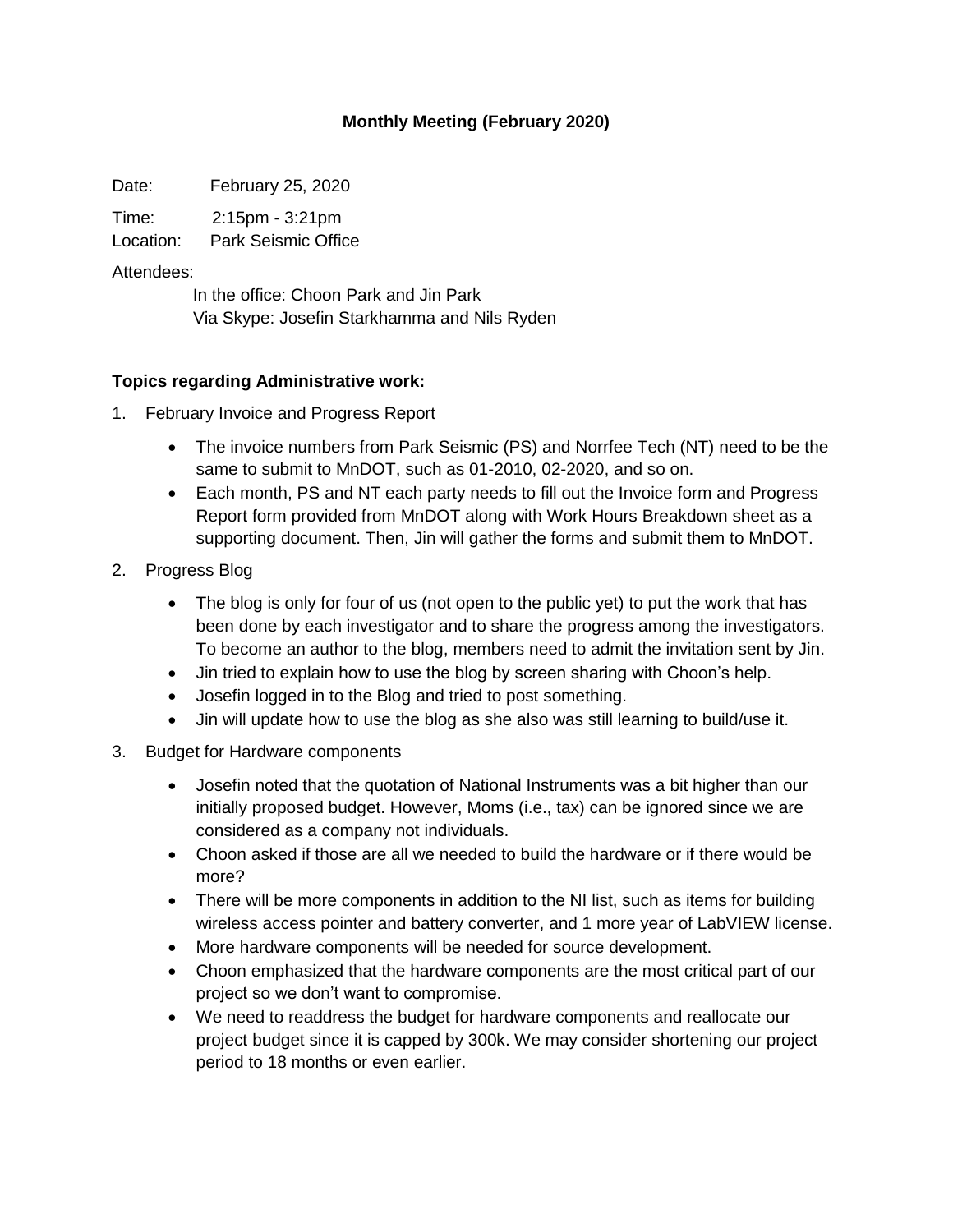• The changes on our budget allocation or the length of our project can only be done by MnDOT, after their committee meeting if we submit an official request with amended the budget proposal and project period.

# **Topics regarding Technical work:**

- 1. General Flowchart and Schedule
	- Early stage agreement needed between PS and NT for software and hardware development
		- i. How many channels needed for one longitudinal array: Choon emphasized this is the most critically important topic we have to decide at the earliest stage because it will determine the overall integrity of the result as well as the general configuration of the hardware system. He also stressed that it can be soon tested from one of the recent field data sets collected by using spatially oversampled MEMS array. He will soon post the test result on the blog. Josefin mentioned the current design will have a total of 64 channels with two 32-channel boards that can be allowed within the proposed budget limit for this part of the project. She also mentioned it can be expanded up to 96 channels by inserting one more board if necessary. All discussed possible channel configurations such as 5 of 12-channel arrays, 4 of 16-channel arrays, 2 of 32-channel arrays, and so on. Josefin also mentioned MEMS are cheap elements that can be added at any time without much cost. Choon proposed a possible multi-receiver-stacking approach to increase the SN ratio of collected records simply by using multiple MEMS per channels.
		- ii. How may longitudinal arrays are needed transversely: All agreed that this is also important because it will determine how densely along the transverse direction the survey will measure within a total 6-ft width. The current goal is to achieve the 1-ft spacing between the arrays. However, it is more important to come up with the optimum configuration for one array because the transverse sampling interval can always be changed with more of such arrays. Nils and Josefin stressed the actual transverse width measured by one longitudinal array is only a few centimeters (e.g., 2-3 cm).
		- iii. All agreed we should not make any compromise for the number of channels per array simply because of the budget limit.
	- Spatial Aliasing Issue: If a fewer number of channels are used to make a given length of the longitudinal array (e.g., 25 cm), then the excessively long spacing between channels (e.g.,  $\geq$  3.0 cm) may cause the spatial aliasing of direct airwaves on the processed dispersion image, which may adversely interfere and reduce the overall accuracy of the result. All agreed this topic should be considered through both the acquisition (i.e., optimum channel spacing) and the software analysis (i.e., how to attenuate the airwave energy) approaches. The software approach will soon be tested by using both real field data and numerical modeling data sets.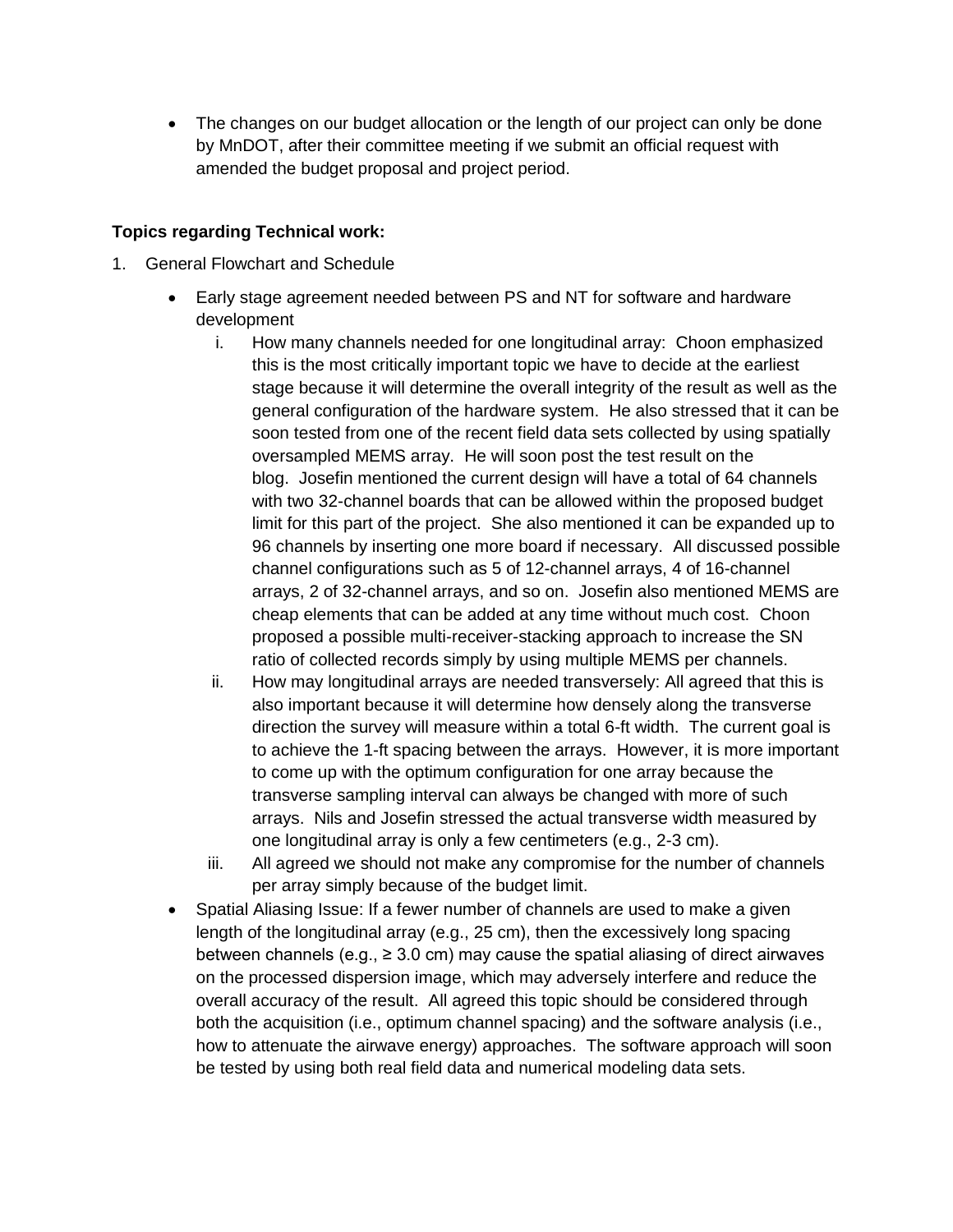- Stacking can be an answer to attenuate the airwave energy: Choon proposed the multi-receiver-stacking approach previously mentioned reducing the air-wave energy. This topic of attenuating air-wave energy will have to be continuously considered through both hardware and software approaches in the future.
- Source development All agreed that the bouncing ball is the most effective approach at this moment. But, additional schemes will have to be added so that we can control impact times (or how often impacts are made) and impact strengths. We will continue to discuss this topic as we go.
- GPS data longitude, latitude, velocity, and temperature (1 GPS point value is enough?): Josefin stressed the GPS the sensor can save not only the regular LAT/LON data but also many other information such as moving speed, time stamps, etc. We all discussed several options in saving GPS data (i.e., LAT/LON at a minimum for now); for example, saving periodically like once every 1 second, or saving every measurement by linking to the triggering mechanism, etc.
- Temperature data: Josefin stressed that a separate temperature sensor will be installed to measure the temperature of HMA at the time of measurement. We will discuss the format for all accessory data sets (e.g., GPS and temperature) further as we go.
- 2. Data Format
	- LabView's format (TDMS format) is too general to use for this particular project. Choon proposed a new format that can fall in-between TDMS and the current format (PS format) used in the ParkSEIS. which will be the foundation of the new software package to be developed for this project. It was posted in the blog. Josefin also offered we can come up with other new formats as far as they can facilitate the speedy transmission of acquired data to be fed to the software package for pseudo-real-time analysis.
	- Choon proposed that the KGS format (Nils used before) would work for now because it is the simplest solution so that existing field data sets in Lund can be converted for immediate testing by using the software modules here in CT. All agreed to go with KGS format for a while as a data-exchange format.
	- Choon stressed that he can modify the KGS format if Nils provides the source codes in C that converts TDMS to KGS. But it should be done later after a clear idea about the final data format is established.
	- Josefin raised concern about MetLAB and LabView running simultaneously? This was related to the regular executable module that can be prepared by MetLAB and/or LabView. All agreed that this topic will have to be further discussed in the near future.
	- Choon stressed out that the run time analysis cannot be a true real-time process. There will be a gradual build-up of lag between the incoming data and the analysis result.
	- Choon asked Nils to keep sending field data sets in KGS format so that he can test several key issues ASAP.